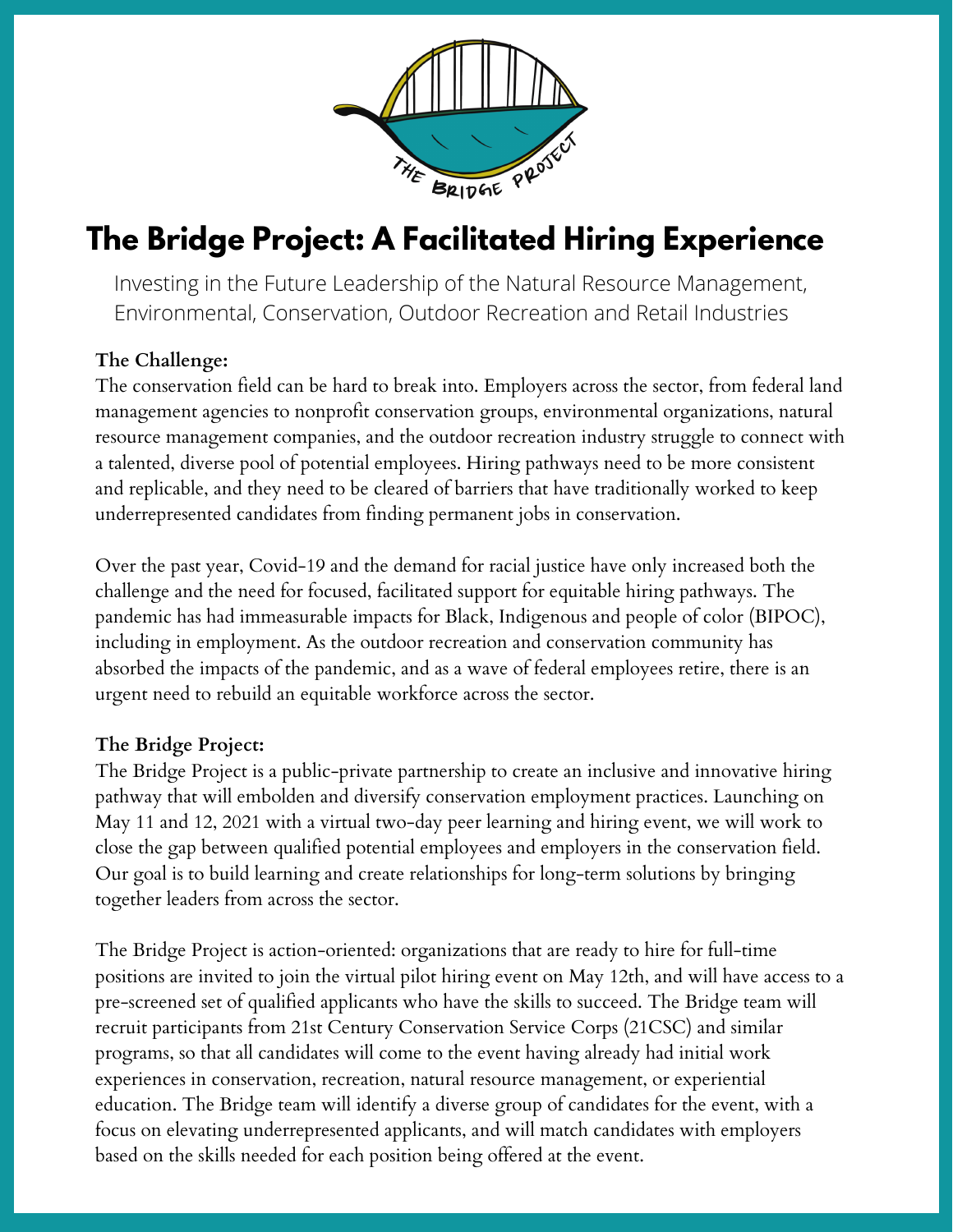

Throughout this process, our team will work to remove barriers to entry and hiring that have historically prevented underrepresented candidates from finding permanent jobs in natural resource management, conservation, and outdoor recreation. Employers and candidates will both receive relevant training prior to the event. Before the event, prospective employers will be interviewed to assess their work to create an inclusive workplace environment, and will receive training in implicit and unconscious bias and cultural competency. All position descriptions will be reviewed to support a focus on skills needed for the job. Candidates will receive training to prepare them for the job market, including in resume writing, applying for federal jobs, virtual interviewing, and professional networking. Peer-learning, networking, dialogue and bridgebuilding will continue through morning and afternoon virtual sessions during Day 1 of the event, followed by virtual job interviews on Day 2.

If your organization is committed to creating equitable pathways but will not have a position ready for hiring by May 12, we invite you to join the pilot event as a sponsor of The Bridge Project. You will have access to pre-event training and will be invited to participate in all peerlearning and networking activities on May 11. You will also gain access to a second round of facilitated hiring in the fall of this year, open only to organizations who participate in the pilot event. (Tentative dates: September 20-21)

By creating a public-private partnership with representation from multiple employers within the conservation field, our goal is to catalyze real change with immediate results. Participants in The Bridge Project will learn from and challenge each other, so that the conservation leaders of tomorrow have real, replicable, and equitable pathways to building conservation careers.

By requiring pre-work for employers, we hope to build skills to help employers address bias in hiring and recruitment practices, and ensure that candidates are placed into workplaces that are welcoming and inclusive. By providing pre-event support for qualified candidates, including resume advice and strategies for virtual interviews, we hope to support their successful placement into conservation and recreation jobs and reduce or remove barriers to entry.

Beyond the pilot event, The Bridge team and partners will create a learning layer with an afteraction review and report, so that we can build a replicable and scalable model for creating equitable and successful pathways to conservation jobs and careers.

Federal land management agencies, conservation and environmental groups, the outdoor industry and other natural resource companies want access to a qualified, passionate and inclusive future workforce, and that workforce exists and is hungry for opportunities. Together, we will bridge the gap and help transform the future of conservation.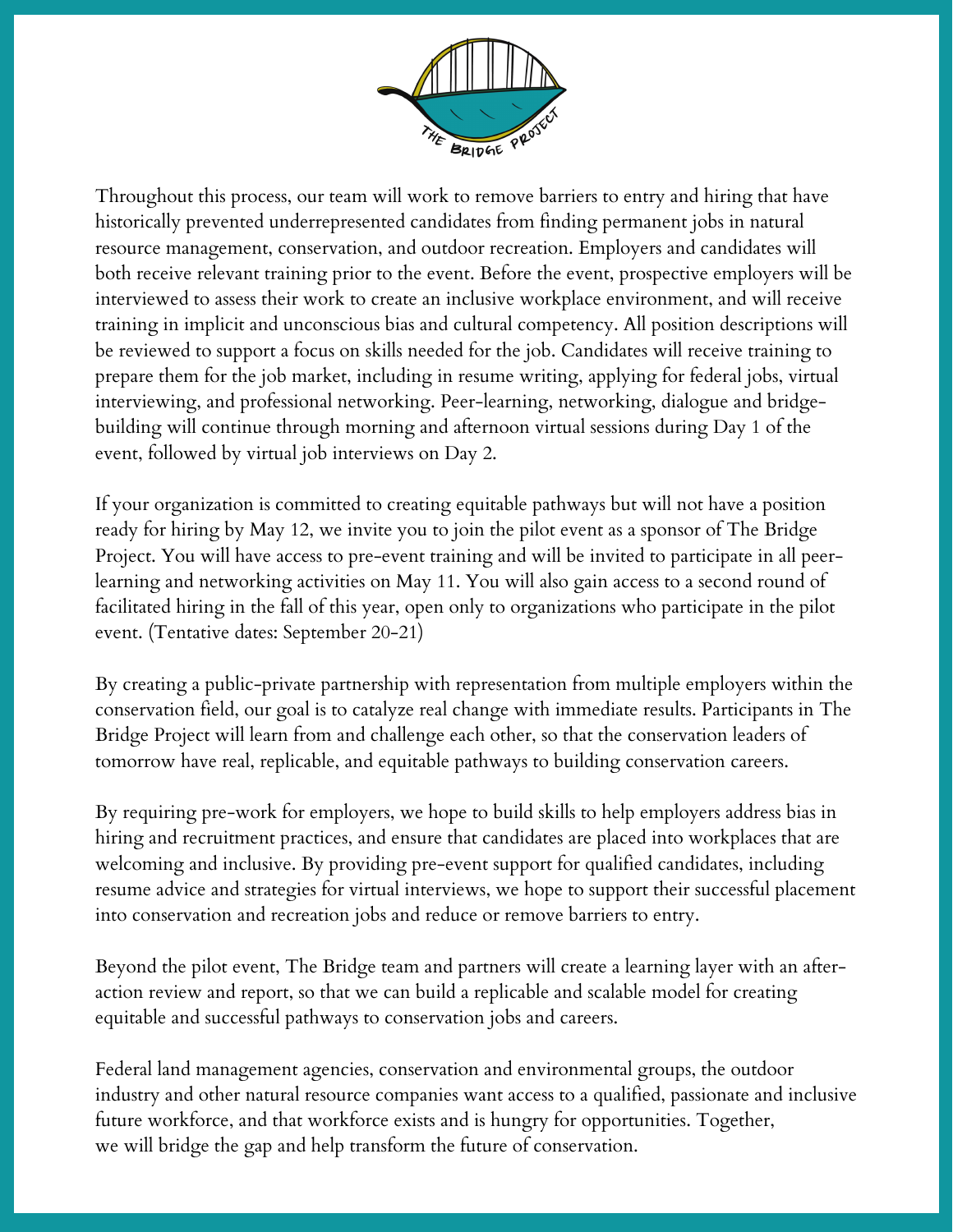

# **Event Schedule**

Pre-Event Trainings for Employers

Training with José González on bias in recruitment and hiring and creating an inclusive workplace Thursday, April 29th 1:00p.m. - 3:00p.m. EST: Session 1 Friday, April 30th 1:00p.m. - 3:00 p.m. EST: Session 2

#### Pre-Event Trainings for Candidates

Tuesday, May 4th 2:00p.m. -3:30p.m workshop with Dr. Carolyn Finney on preparing for careers in the environmental sector. Additional sessions on resume and cover letter writing, virtual interviewing, and USAJOBS TBA

### **May 11th**

#### **Time Sessions** Welcome from The Bridge Project Team Opening Speaker: Leslie Weldon, Forest Service Emerging Professional Panel Cross-sector Employer Panel: DEI Workforce Planning and Equitable Hiring Keynote: Dr. Carolyn Finney Break Out Sessions Closing Speaker: José González Networking  $10:00$  a.m.  $-10:15$  a.m. 10:15 a.m. - 10:30 a.m. 10:30 a.m. - 11:30 a.m. noon - 1:15 p.m. 1:15 p.m. - 2:15 p.m. 2:30 p.m. - 4:00 p.m. 4:15 p.m. - 5:15 p.m. 5:15 p.m. - 6:30 p.m. *Time zone: Eastern time* 11:30 a.m. - 11:45 a.m. *break break break* Bridge Awards

### **May 12th**

| Time<br>Time zone: Eastern time<br>$9:00$ a.m. $-10:00$ a.m. | Activity<br>Candidate Breakfast with Bridge Coaches |
|--------------------------------------------------------------|-----------------------------------------------------|
| 10:00 a.m. $-$ 5:00 p.m.                                     | Job Interviews                                      |
| TBA                                                          | USAJOBS workshops & federal agency info. session    |

*\*If needed, May 13th is available for a second day of interviewing.*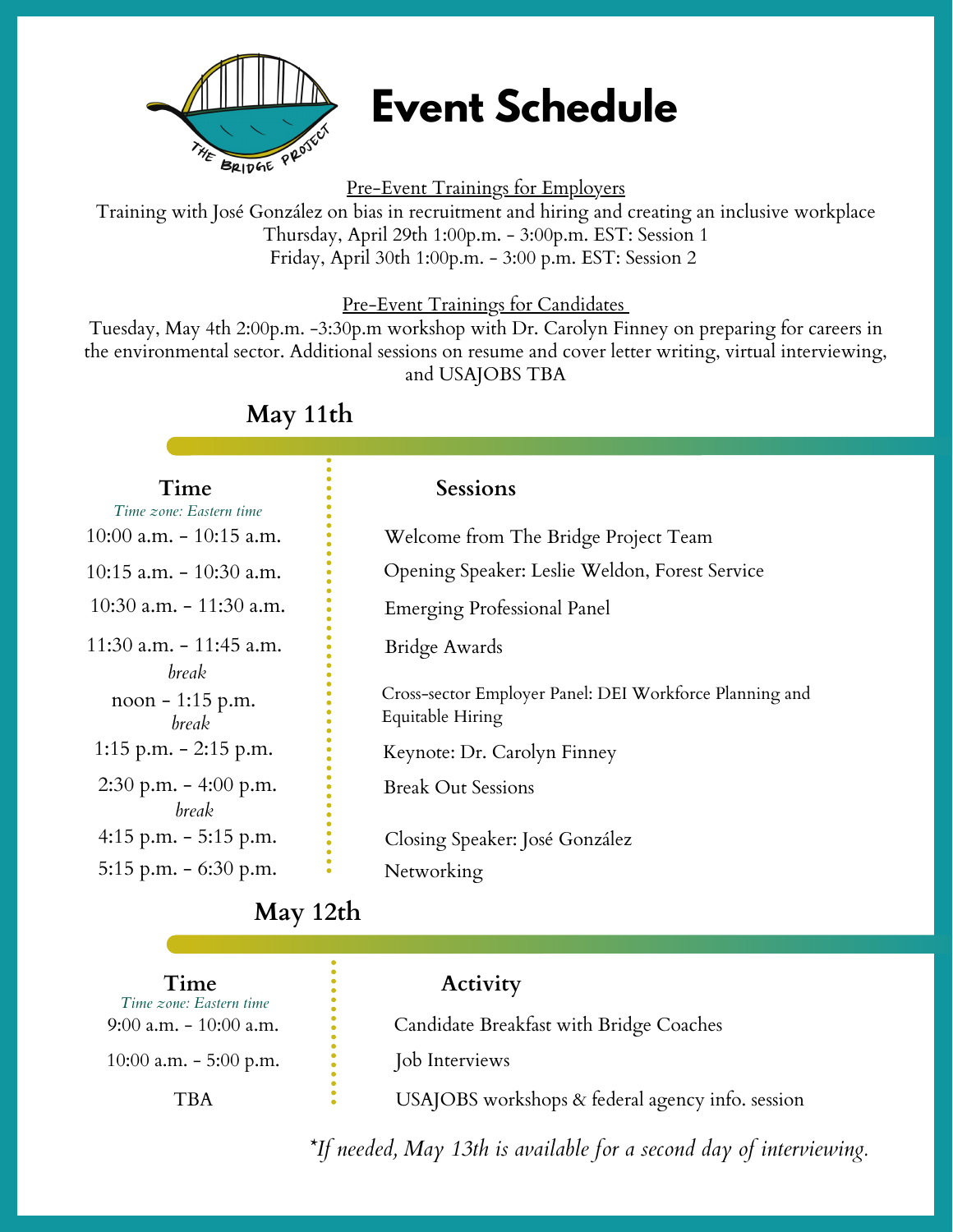

# **Frequently Asked Questions**

**When is the event?** May 11th and 12th, 2021 plus required pre-event training. If needed, May 13th is available for a second day of interviewing. Organizations participating in the pilot event will also have exclusive access to a second round of facilitated hiring in the fall (tentative dates: September 20-21)

**Where is the event?** The pilot event will be virtual.

**Tell me more about what this experience is going to include.** We will take advantage of the unique opportunity to address hiring inequities in the environmental sector by convening organizational leadership, human resources staff, recruiters, and experts for panels, facilitated discussions, break outs, and trainings on equitable hiring and cultural competency. Participants will learn about barriers and biases in hiring and learn how to build more equitable processes to improve outreach, recruiting and organizational culture. This will include training before the event, as well as sector-wide peer learning opportunities on Day 1 of the event (May 11), followed by a facilitated hiring event on May 12. A second round of hiring will occur in the fall, and will only be available to organizations that participate in the May event.

**Does my organization qualify to participate?** The event includes a wide range of organizations including federal land management agencies, conservation nonprofits, outdoor industry companies, outdoor recreation groups, and natural resource management companies. Organizations must have a commitment to diversity, equity, and inclusion and be prepared to support staff of color and staff from underrepresented backgrounds. Participation in The Bridge Project is free for employers who commit to hiring through The Bridge Project in May. Please register **[here](https://forms.office.com/Pages/ResponsePage.aspx?id=oj_598VcJEKRtZ7Oacn_RKSpumjjsj5Ns0wcCP6zxf9UQVpIV1dTRzRSOEs2N0NPNTFWSENHWFdXVy4u)** by March 31 if you would like to hire through The Bridge Project in May.

**Can I participate if I don't have a job to offer on May 12?** Yes. Organizations who are not hiring through The Bridge Project in May can participate as event sponsors. Sponsors for the pilot event will gain access to pre-event training and to cross-sector learning and networking on May 11, and will also gain exclusive access to a second round of facilitated hiring in the fall of this year. In kind support for the pilot event or for the candidates can count towards sponsorship levels. Please register **[here](https://forms.office.com/Pages/ResponsePage.aspx?id=oj_598VcJEKRtZ7Oacn_RKSpumjjsj5Ns0wcCP6zxf9UQVpIV1dTRzRSOEs2N0NPNTFWSENHWFdXVy4u)** by April 12 to participate in the May event as a sponsor.

**How will the facilitated hiring process work?** Employers will be expected to complete an employer application by March 31. If approved to participate, The Bridge team will undergo extensive outreach and create a curated candidate selection from the deep, diverse candidate pool with whom we have trusting relationships. We will then share a slate of 3-5 top candidates recruited specifically for your organization and your role. Job interviews will take place on May 12 (Day 2 of the pilot event). We can make the platform available to your organization for second round interviews on May 13, if needed.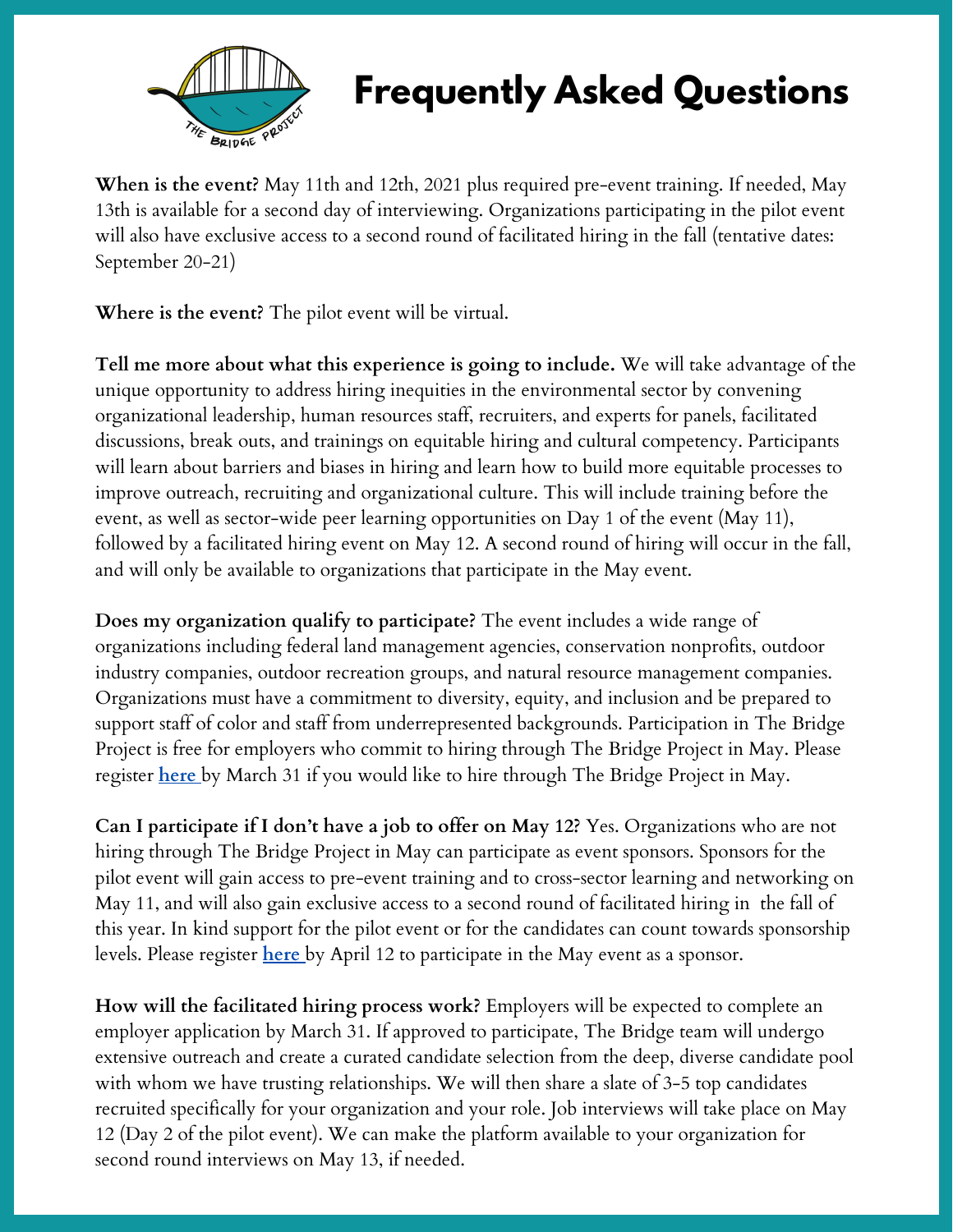

## **Frequently Asked Questions Cont.**

**Which jobs qualify?** Positions must be full time and last a minimum of one year, with a living wage plus benefits. Positions can be located anywhere in the United States.

**What candidate pool will you be drawing from?** The Bridge Project's candidate pool will draw from networks Greening Youth Foundation has built in 14 years of hiring people of color and candidates from underrepresented communities in the environmental sector as well as from networks of affinity group partners. There are also thousands of diverse and qualified job seekers who are former participants in 21st Century Conservation Corps (21CSC) and similar programs. The Bridge Project will recruit from among those potential candidates, so all candidates matched with employers through The Bridge Project will have had an initial experience working in the field, and some will have access to the Public Land Service Corps (PLSC) or Resource Assistants Program (RAP) hiring authority. You can find the over 230 21CSC member organizations [here.](http://21csc.org/list-of-21csc-programs) These and similar programs offer a range of work experience that includes everything from seasonal roles to multi-year positions for college and postdoctoral students and graduates. The Bridge Project team will be actively seeking all forms of diversity in our candidate pool, including people of color, LGBTQIA2S candidates, differently-abled individuals, and socioeconomic and geographic diversity. Our emphasis will be on providing access to jobs in this field to underrepresented candidates.

**What types of skills will candidates have?** Our priority in facilitating this hiring experience is to tailor and curate high quality slates of candidates to meet your organization's specific hiring objectives. We do so through a candidate mapping process rooted in 14 years of trusted relationships and expertise recruiting to diversify the environmental sector. Our candidate pool includes a wide range of educational backgrounds, academic disciplines, professional experiences, and years of experience: that means we can match candidates for jobs at different skill levels. Please don't hesitate to contact Hannah Malvin at **hmalvin@gyfoundation.org** with any questions about specific roles with niche qualifications.

**Can I add The Bridge Process to my normal hiring process?** We ask for full engagement with you in this process, so that employers are in good faith looking to hire candidates through The Bridge. Our goal is to create a more consistent, equitable pathway that removes the biases and barriers inherent in traditional hiring mechanisms. The Bride Project is a curated hiring process with experts recruiting specifically for your jobs rooted in the trust Greening Youth Foundation has built over 14 years with communities of color and underrepresented communities and their experience leading recruitment to diversify the environmental sector.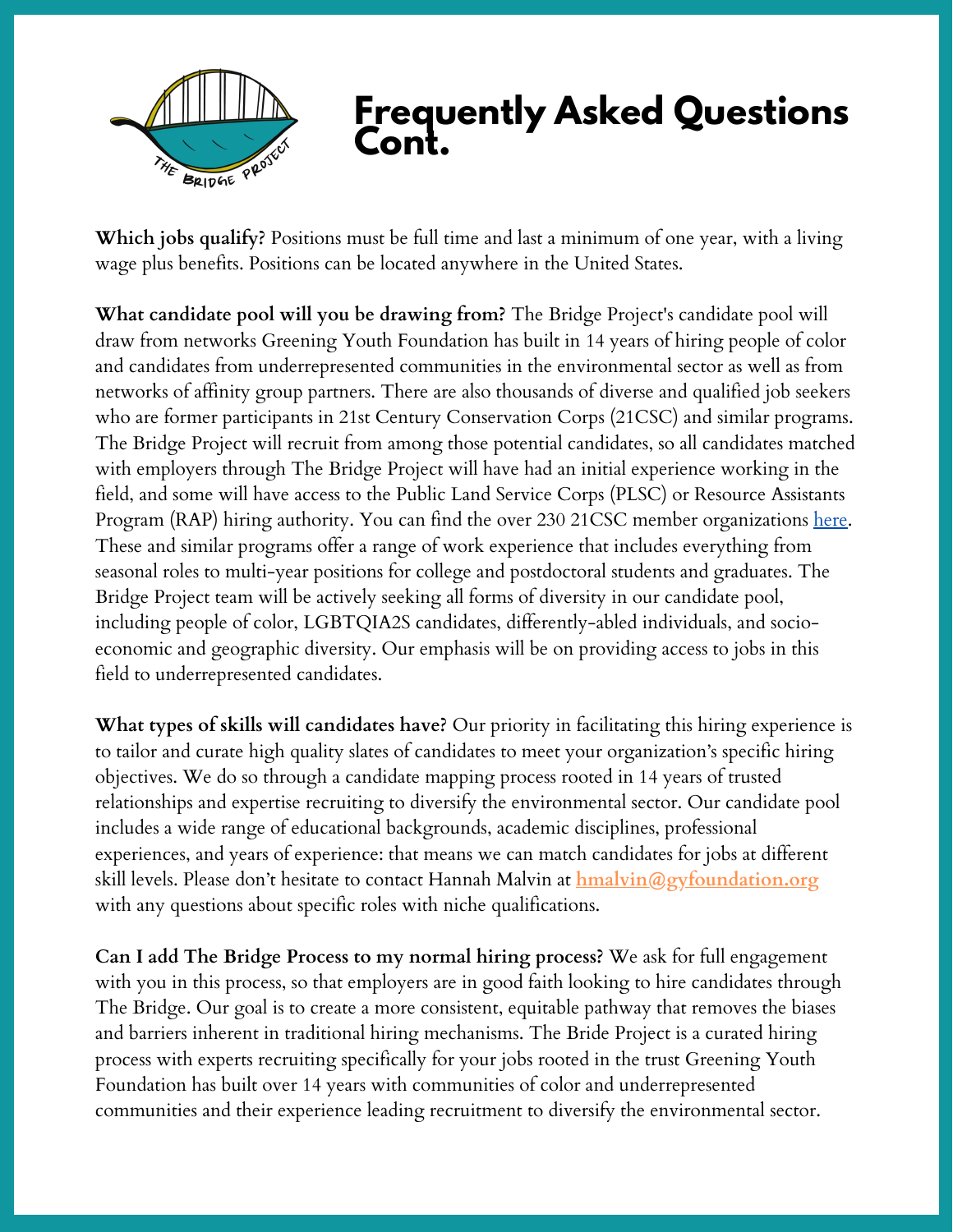

## **Frequently Asked Questions Cont.**

**I'm interested in hiring through The Bridge Project!** What are next steps? Please fill out the employer **[application](https://forms.office.com/Pages/ResponsePage.aspx?id=oj_598VcJEKRtZ7Oacn_RKSpumjjsj5Ns0wcCP6zxf9UQVpIV1dTRzRSOEs2N0NPNTFWSENHWFdXVy4u)** by March 31 if you are hiring through The Bridge Project. Feel free to reach out to Hannah Malvin at **hmalvin@gyfoundation.org** with any questions.

**I'm interested supporting The Bridge Project/I want access to the fall round of hiring! What are next steps?** Please fill out this **[form](https://forms.office.com/Pages/ResponsePage.aspx?id=oj_598VcJEKRtZ7Oacn_RKSpumjjsj5Ns0wcCP6zxf9UQVpIV1dTRzRSOEs2N0NPNTFWSENHWFdXVy4u)** to RSVP by April 12th for the pilot event as a sponsor! More information about sponsorship levels and benefits can be found in the next section of this packet. Feel free to reach out to Hannah Malvin at **hmalvin@gyfoundation.org** with any questions.

**I know a great potential Bridge Candidate!** Our candidate application portal is open until April 19 – if you know someone who would be a great candidate, they can fill out an application at this [link.](https://www2.jobdiva.com/candidates/myjobs/openjob_outside.jsp?a=ldjdnwzhb3gn6r5aaohezef1uz2q470438g5bn2i6dtfsrgcmasd093311hdu2jl&from=COMP&id=14615557&SearchString=&StatesString=&jobseq=0&rowsperpage=30&divisions=&divisions2=) You are welcome to let us know that you recommend someone by emailing **[hmalvin@gyfoundation.org](mailto:hmalvin@gyfoundation.org)**.

**I would like to serve as a Bridge Coach:** Bridge coaches will be matched with candidates to serve as a welcoming voice and help provide advice ahead of the event and reflections afterwards. If you would like to support candidates in this way, please email **[hmalvin@gyfoundation.org](mailto:hmalvin@gyfoundation.org)**.

#### **Who can I contact for more information?**

Hannah Malvin, Project Manager: hmalvin@gyfoundation.org Angelou Ezeilo, Greening Youth Foundation: angelou@gyfoundation.org Meryl Harrell, Southern Appalachian Wilderness Stewards: merylharrell@wildernessstewards.org Troy Ettel, Turner Foundation, Inc., Advisory Council Chair: troye@turnerfoundation.org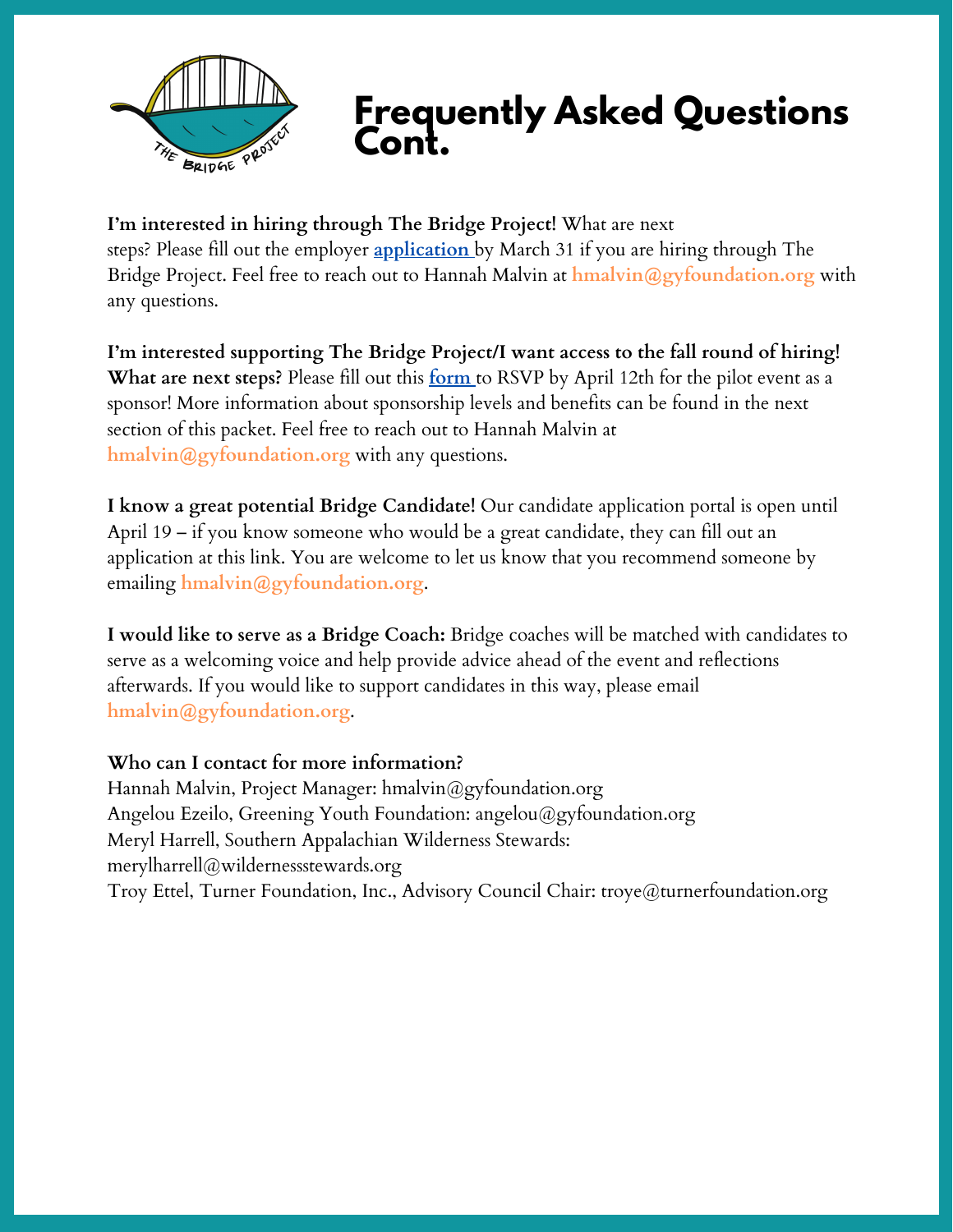

# **Partnership and Sponsorship Tiers**

May 11-12 is The Bridge Project pilot event for curated hiring and cross-sector learning. There will also be a second round of hiring in the fall of 2021. Participation in The Bridge Project is free for employers who commit to hiring through The Bridge Project in May.

## **Foundational Partner**

**Free -** organization must commit to hire at least one position through the inaugural event in May, access to fall opportunity for curated hiring, training for 15 staff, access to peer learning sessions and networking with candidates, acknowledgment on social media

Organizations who are not hiring through The Bridge Project in May can sponsor the event to have access to the pre-event training, Day 1 cross-sector learning and networking opportunities on May 11, and a second round of facilitated hiring in the fall. Note, organizations must sponsor and participate in the May event to gain access to the fall event.

## **Arches Sponsor**

**\$2,500** - benefits include: pre-event training on equitable hiring and cultural competency for 5 staff, access to Day 1 peer learning sessions and networking with candidates, access to fall opportunity for facilitated hiring

### **Cornerstone Sponsor**

**\$5,000** - benefits include: pre-event training on equitable hiring and cultural competency for 10 staff, access to Day 1 peer learning sessions and networking with candidates, access to fall opportunity for facilitated hiring, recognized as a partner in The Bridge Project materials

### **Keystone Sponsor**

**\$10,000 -** benefits include: pre-event training on equitable hiring and cultural competency for 15 staff, access to Day 1 peer learning sessions and networking with candidates, access to fall opportunity for facilitated hiring, organizational logo added to The Bridge Project materials, sponsorship acknowledged on social media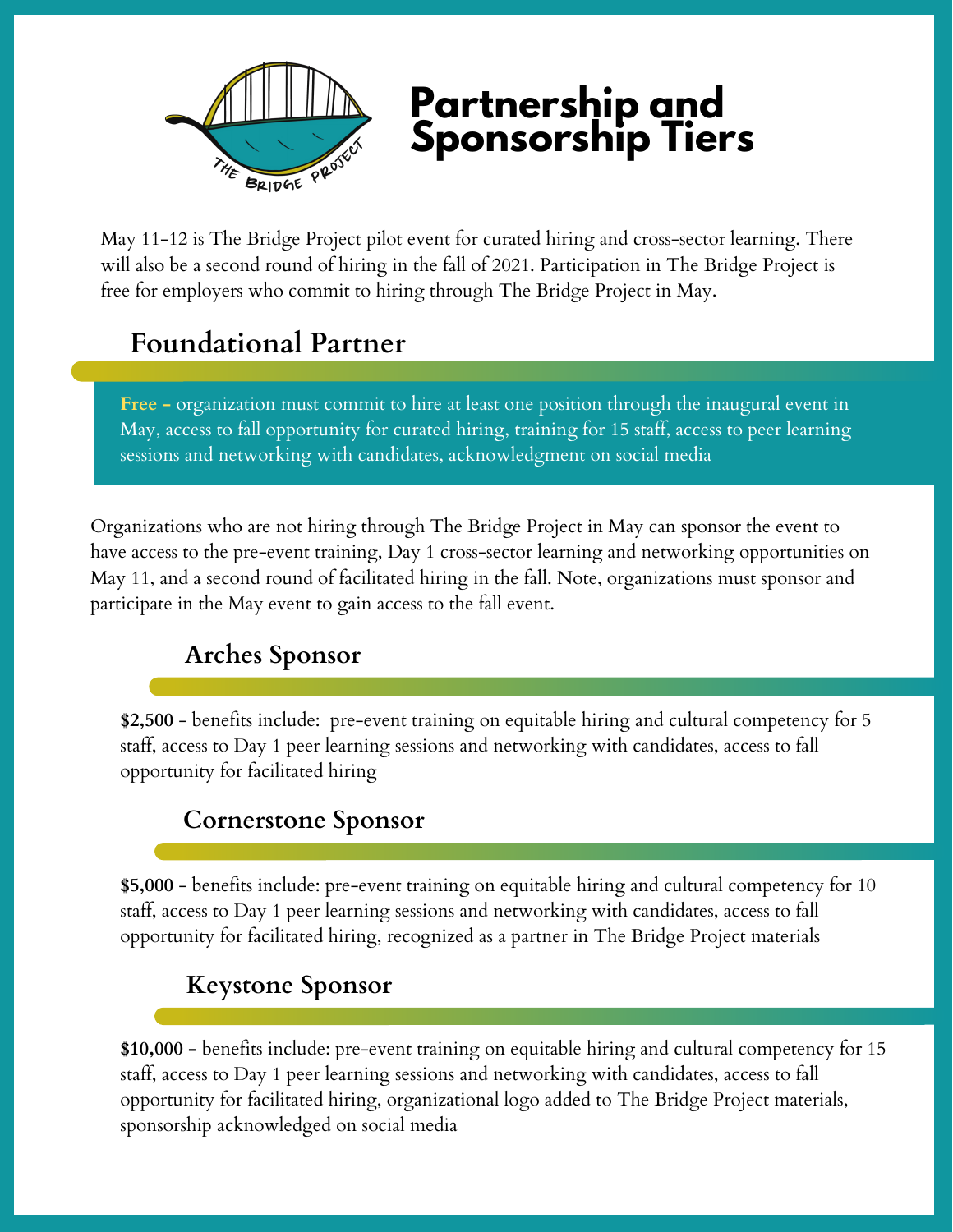

# **Partnership and Sponsorship Tiers Cont.**

### **Anchor Sponsor**

**\$15,000 and above** - benefits include: pre-event training on equitable hiring and cultural competency for 20 staff, access to Day 1 peer learning sessions and networking with candidates, access to fall opportunity for facilitated hiring, organizational logo added to The Bridge Project materials, sponsorship acknowledged on social media

*In-kind support for the pilot event or for the candidates can count towards sponsorship levels: to discuss in-kind support, please email Hannah Malvin at hmalvin@gyfoundation.org*

Please indicate that payments are for The Bridge Project and they can be made out to: Greening Youth Foundation 50 Hurt Plaza SE Suite 980 Atlanta, GA 30303 Contact Hannah Malvin at **hmalvin@gyfoundation.org** for an invoice or to request Wiring/ACH instructions.